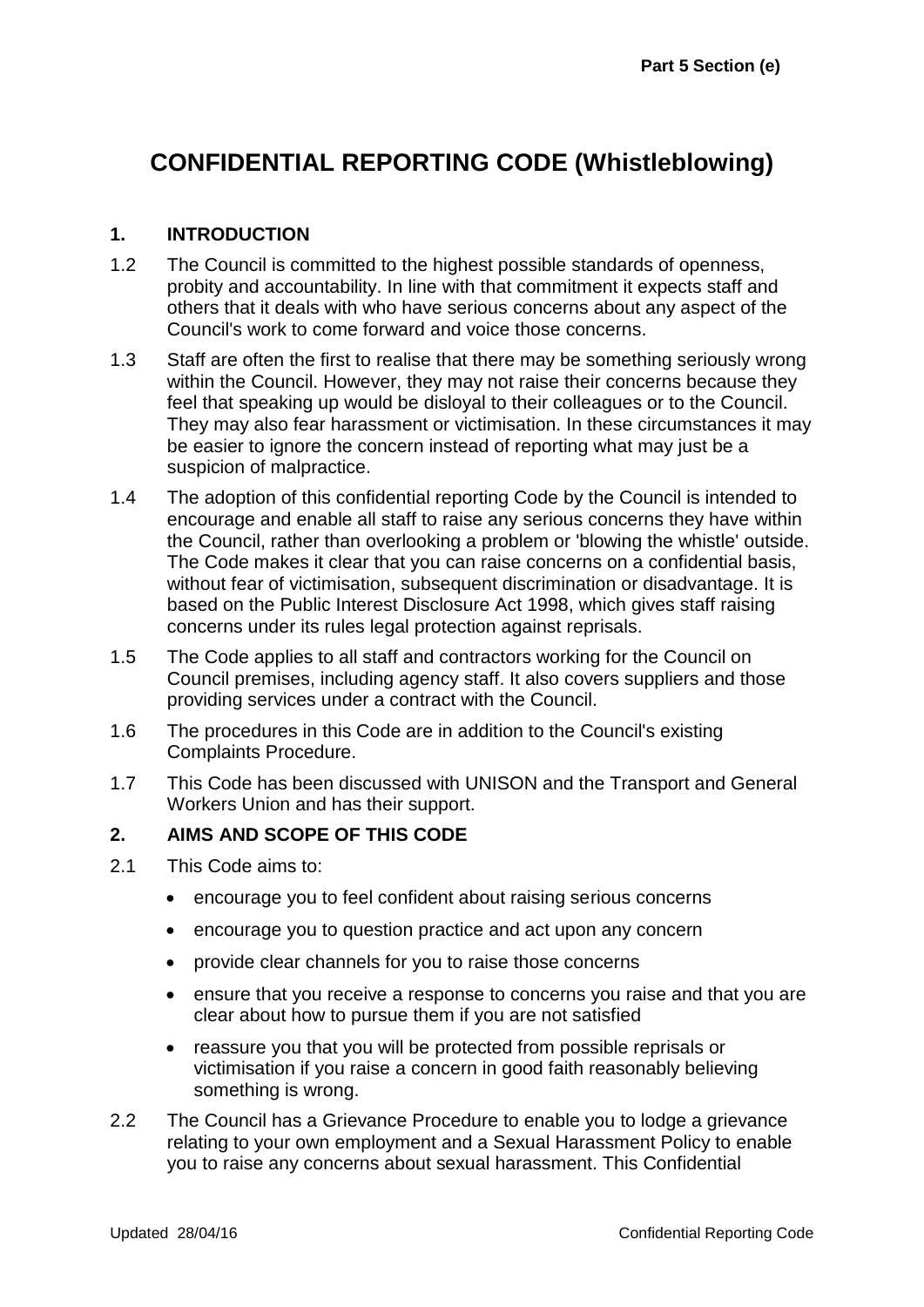Reporting Code is intended to cover major concerns you might have that fall outside the scope of other procedures. Such concerns might include:

- conduct which is an offence or a breach of law
- disclosures related to miscarriages of justice
- health and safety risks, including risks to the public as well as other staff
- damage to the environment
- the unauthorised use of public funds
- possible fraud and corruption
- sexual or physical abuse of clients, or
- other unethical conduct.
- 2.3 Any serious concerns that you have about any aspect of service provision or the conduct of staff or councillors of the Council or others acting on behalf of the Council can be reported under the Confidential Reporting Code. This could be about something that:
	- makes you feel uncomfortable in terms of your past experience or what you know about standards set by the Council; or
	- is against the Council's Standing Orders and policies; or
	- falls below established standards of practice; or
	- amounts to improper conduct.
- 2.4 This Code does not replace the corporate complaints procedure.

#### **3. SAFEGUARDS**

#### **Harassment or Victimisation**

- 3.1 The Council is committed to good practice and high standards and wants to be supportive of staff.
- 3.2 The Council recognises that making the decision to report a concern can be difficult. If what you are saying is true, you should have nothing to fear because you will be doing your duty to the Council and those for whom you are providing a service.
- 3.3 The Council will not tolerate any harassment or victimisation (including informal pressures) of someone raising something of concern to them and will take appropriate action to protect you against this when you raise a concern in good faith.
- 3.4 Any investigation into allegations of potential malpractice will not influence or be influenced by any disciplinary or redundancy procedures that already affect you.

# **4. CONFIDENTIALITY**

4.1 All concerns raised will be treated in confidence and every effort will be made not to reveal your identity if you so wish. At the appropriate time, however, you may need to come forward as a witness.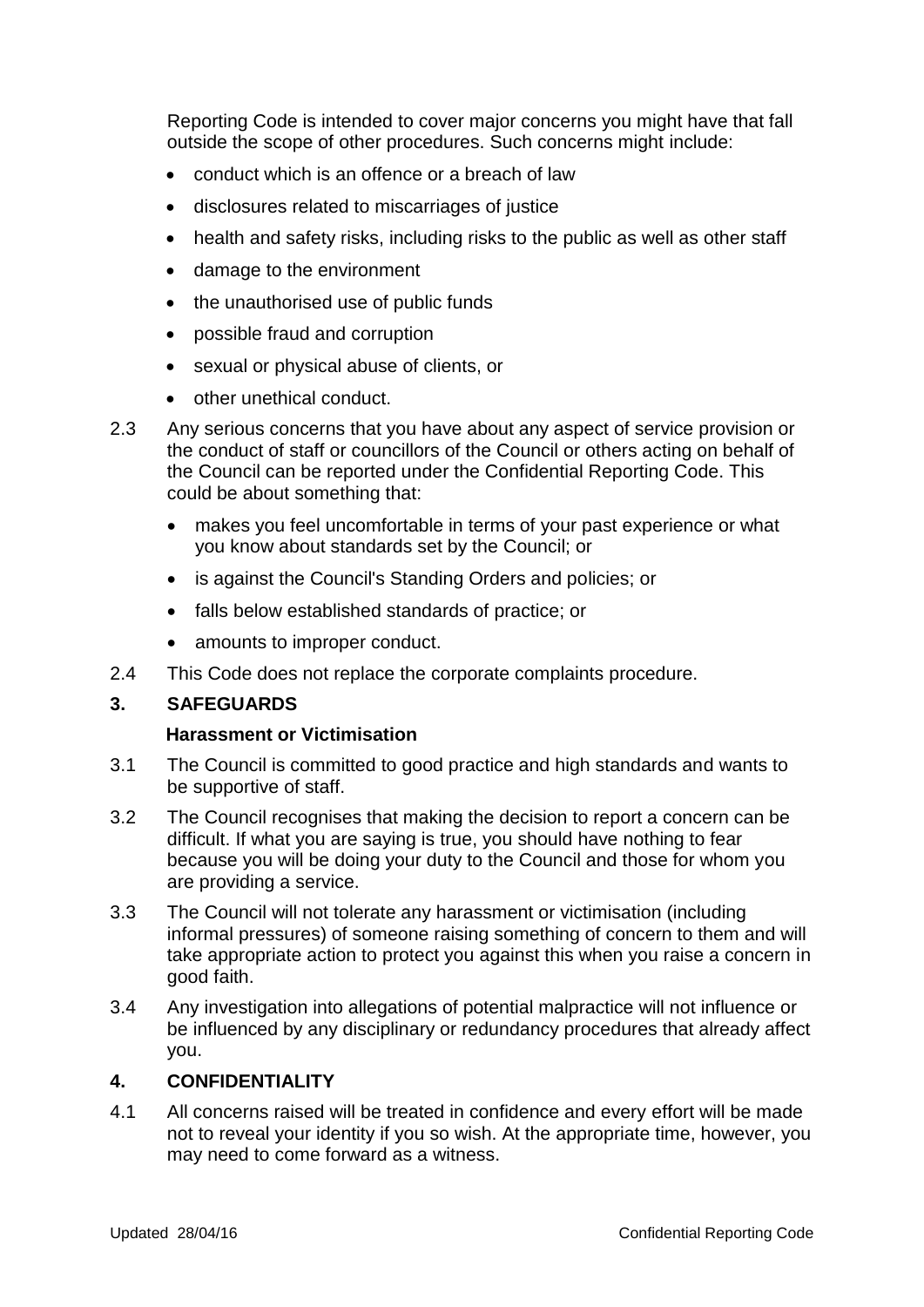# **5. ANONYMOUS ALLEGATIONS**

- 5.1 This Code encourages you to put your name to your allegation whenever possible.
- 5.2 Concerns expressed anonymously are much less powerful but will be considered at the discretion of the Council.
- 5.3 In deciding whether to consider anonymous concerns the following are some of the factors which will be taken into account :
	- the seriousness of the issues raised
	- the credibility of the concern; and
	- the likelihood of confirming the allegation from attributable sources

# **6 UNTRUE ALLEGATIONS**

6.1 If you make an allegation in good faith, but it is not confirmed by the investigation, no action will be taken against you. If, however, you make an allegation frivolously, maliciously or for personal gain, disciplinary action may be taken against you in accordance with the Council's disciplinary procedures.

#### **7 HOW TO RAISE A CONCERN**

- 7.1 As a first step, you should normally raise concerns with your immediate manager or their manager. This depends, however, on the seriousness and sensitivity of the issues involved and who is suspected of the malpractice. For example, if you believe that your management is involved, you should approach the Chief Executive, Chief Finance Officer, Monitoring Officer, or Audit Services.
- 7.2 Concerns may be raised verbally or in writing. If you wish to make a written report it is best to use the following format:
	- the background and history of your concern (giving relevant dates);
	- the reason why you are particularly concerned about the situation.
- 7.3 The earlier you express your concern the easier it is to take action.
- 7.4 Although you are not expected to prove beyond doubt the truth of an allegation you make, you will need to demonstrate to the person you contact that there are reasonable grounds for your concern.
- 7.5 You can obtain advice/guidance on how to pursue matters of concern from:

| <b>Chief Executive</b>       | Roberto Tambini      | (01784446250) |
|------------------------------|----------------------|---------------|
| <b>Chief Finance Officer</b> | <b>Terry Collier</b> | (01784446296) |
| <b>Monitoring Officer</b>    | Michael Graham       | (01784446227) |
| Internal Audit Manager       | <b>Punita Talwar</b> | (01784446207) |

7.6 In addition you could contact any of the following:-

The Chairman or Vice Chairman of the Members' Code of Conduct Committee: the Council has a Members' Code of Conduct Committee, the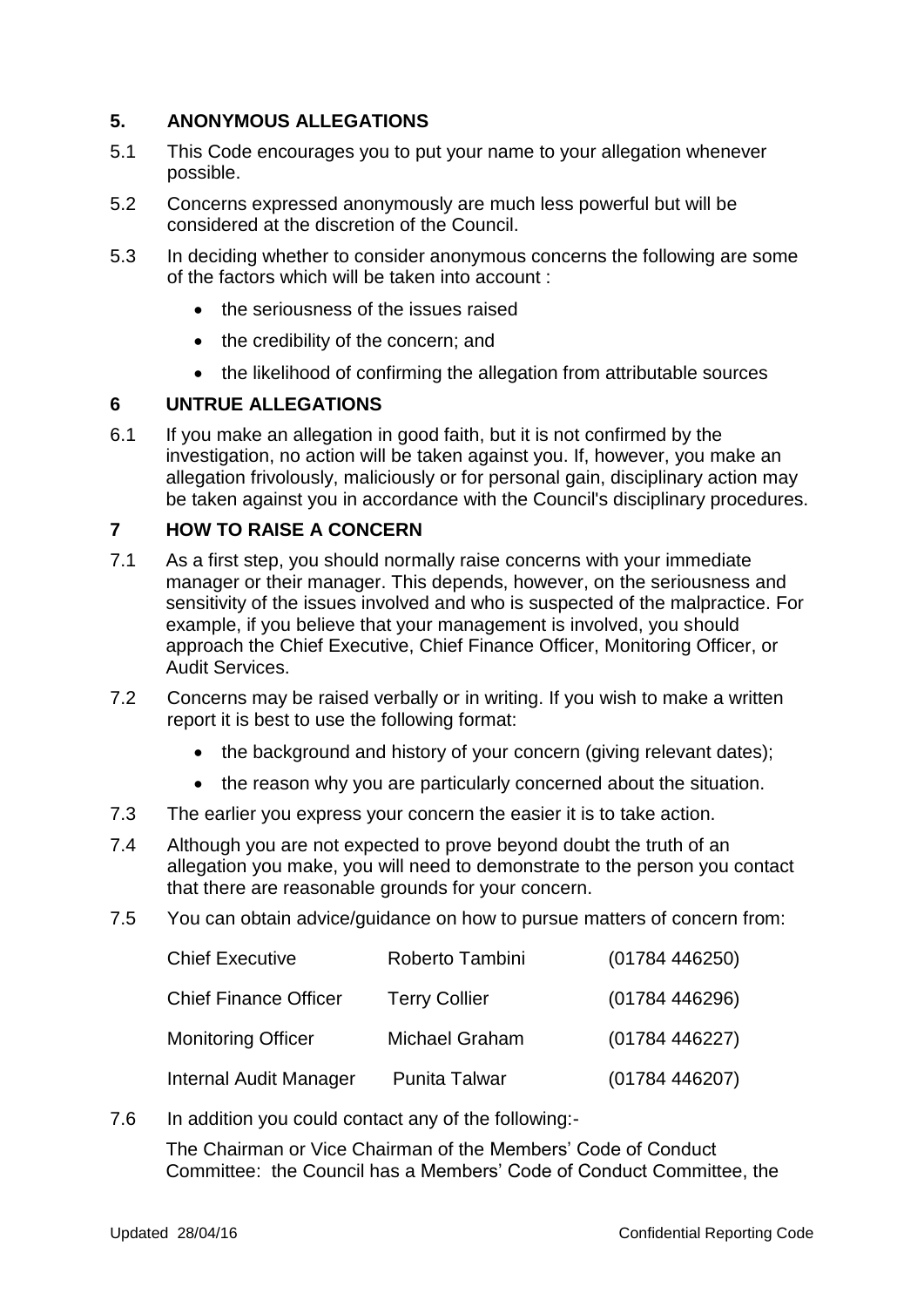purpose of which is to help the Council operate to the highest ethical standards. Both the Chairman and Vice-Chairman are non-councillors and can be approached for advice. Their details can be obtained from Committee Services on 01784 446240/444243 or found on the Council's web site; or

Public Concern at Work - This is a registered charity which seeks to ensure that concerns about serious malpractice are properly raised and addressed in the workplace and they can be contacted on 020 7404 6609; or

Your trade union or professional body.

- 7.7 You may wish to consider discussing your concern with a colleague first and you may find it easier to raise the matter if there are two (or more) of you who have had the same experience or concerns.
- 7.8 You may invite your trade union, professional association representative or a friend to be present during any meetings or interviews in connection with the concerns you have raised.

#### **8. HOW THE COUNCIL WILL RESPOND**

- 8.1 The Council will always respond to your concerns. Do not forget that testing out your concerns is not the same as either accepting or rejecting them.
- 8.2 If you raise a concern with your manager which they feel is beyond the scope of their authority or of a serious nature they will refer it to the Monitoring Officer rather than dealing with it personally.
- 8.3 Where appropriate, the matters you raise may:
	- be investigated by managers, audit services, or through the disciplinary process
	- be referred to the police
	- be referred to the external auditor
	- form the subject of an independent inquiry.
- 8.4 In order to protect individuals and those accused of misdeeds or possible malpractice, initial enquiries will be made to decide whether an investigation is appropriate and, if so, what form it should take. The overriding principle for the Council is the public interest. Concerns or allegations which fall within the scope of specific procedures (for example grievance or sexual harassment) will normally be referred for consideration under those procedures.
- 8.5 Some concerns may be resolved by agreed action without the need for investigation. If urgent action is required this will be taken before any investigation is conducted.
- 8.6 Within ten working days of a concern being raised, the manager with whom you raise your concern or the Monitoring Officer will write to you:
	- acknowledging that your concern has been received
	- indicating how the Council propose to deal with the matter
	- giving an estimate of how long it will take to provide a final response
	- telling you whether any initial enquiries have been made